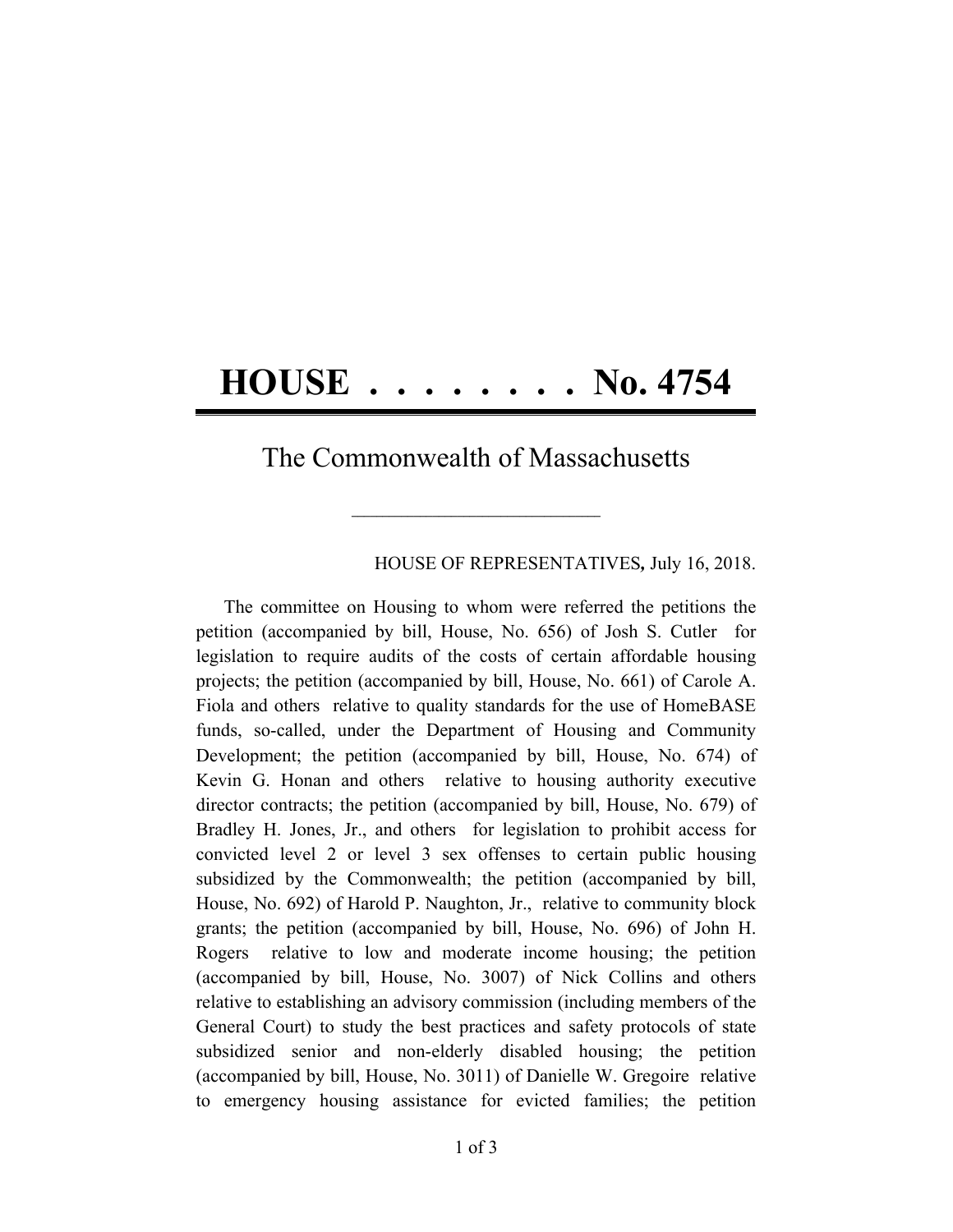(accompanied by bill, House, No. 3014) of James J. O'Day and others relative to providing shelter beds for unaccompanied young adults experiencing homelessness; and the joint petition (accompanied by bill, House, No. 3701) of Dylan Fernandes (by vote of the town) that the town of Nantucket be authorized to designate the Nantucket Housing Authority as the agency authorized to create, reports recommending the accompanying order (House, No. 4754) ought to be adopted [Representative Diehl of Whitman dissents].

For the committee,

KEVIN G. HONAN.